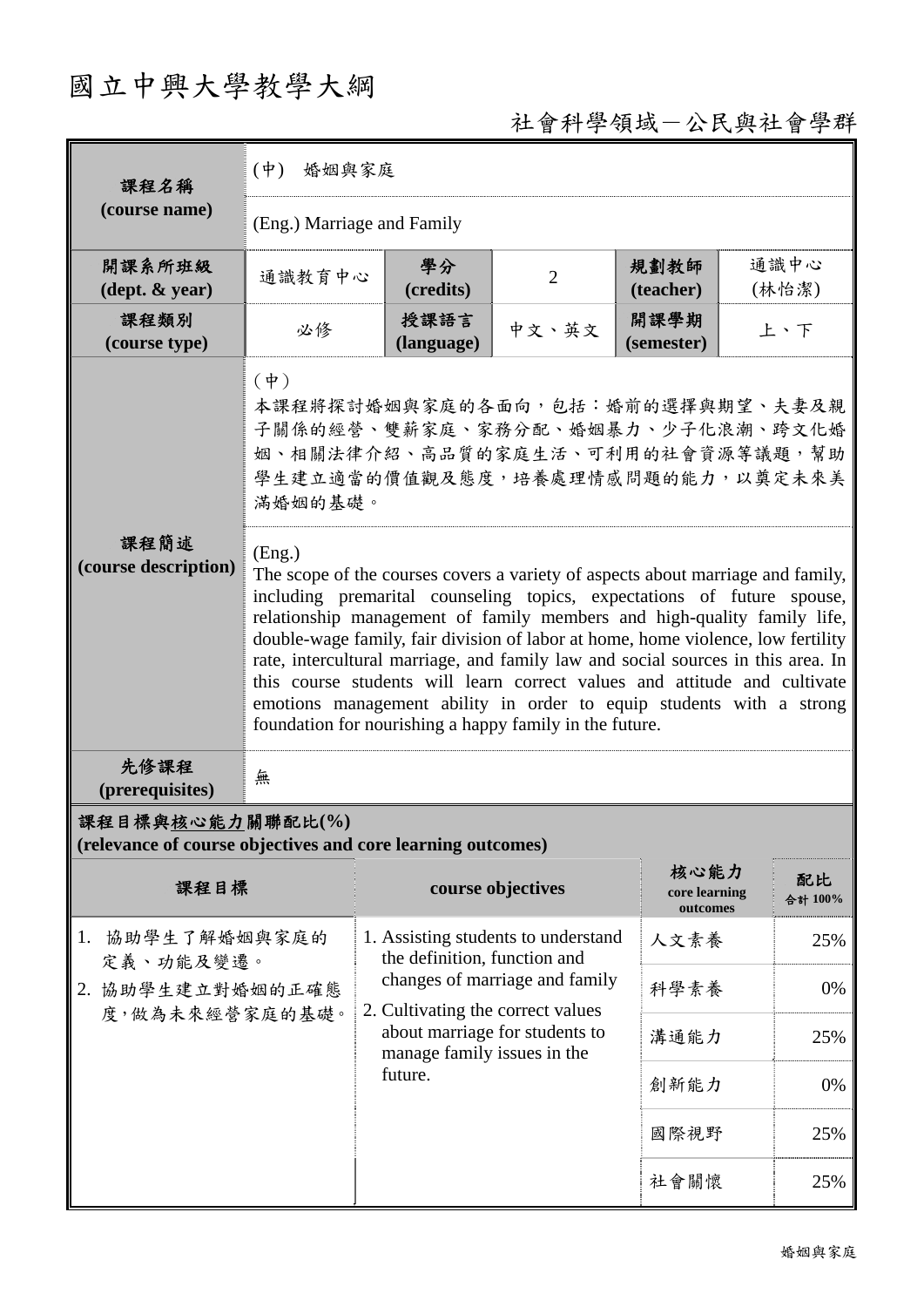## 課程目標之教學方法與評量方法

**(teaching and assessment methods for course objectives)** 

| 教學方法 (teaching methods) | 學習評量方式 (evaluation)                                                    |
|-------------------------|------------------------------------------------------------------------|
| 講授<br>專題探討              | 1. 學習心得札記 15-25%<br>2. 導讀與規劃 20-25%<br>3. 期末專題報告 25-35%<br>4. 上課參與 20% |

授課內容(單元名稱與內容、習作 **/** 考試進度、備註) **(course content and homework / tests schedule)** 

- 一、緒論-家庭與婚姻的本質與意義
- 二、婚前的選擇與期望-戀愛與擇偶、約會安全、分手的藝術、性別平等觀念
- 三、婚姻的經營與家庭關係中的性別關注一家庭溝通、家務分配、家務有給職、親族關係經營
- 四、危機處理與婚姻衝突中的性別關注一外遇、離婚、再婚、家庭暴力、不孕
- 五、親職教育-傳統父權 vs. 現代平權的親子關係
- 六、少子化浪潮
- 七、多元家庭型態-雙薪家庭、單親家庭、隔代教養、新移民家庭、頂客族
- 八、婚姻與家庭外一章一不婚族、失婚族、未婚生子、同性伴侶
- 九、相關法律一民法親屬篇、民法繼承篇、刑法妨害婚姻與家庭章、家庭暴力防治法、性侵害 防治法、兒童及少年福利與權益保障法、性別平等相關法規
- 十、各國家庭政策中性別的關注
- 十一、工作與家庭兩難的性別關注
- 十二、個案探討-學生對原生家庭之反思、對未來家庭的規劃與準備
- 十三、老年家庭照顧

## 教科書與參考書目(書名、作者、書局、代理商、說明) **(textbook & other references)**

- 1. 洪久賢 (2001) 家庭生活教育的性別議題:女性主義觀點。載於中華民國家庭教育學會主編, 家庭生活教育,頁57-82。台北:師大書苑。
- 2. 劉毓秀(1995)男人的法律,男人的「國」「家」,及其蛻變的契機:以民法親屬編及其修 正為例。台灣社會研究季刊 (台灣),20,103-150。
- 3. 吳來信(2005) 北歐國家家庭政策。載於吳來信、廖榮利、郭瓈灩編著,家庭政策,頁 69-87。 台北縣:國立空中大學
- 4. Silva, E. B. (2005) Gender, home and family in cultural capital theory. The British Journal of Sociology, 56(1), 83-103.
- 5. Coltrane, S., & Collins, R.(2001) Chapter 2: The Social Ingredients of Families: Gender, Love, and Property. In Sociology of Marriage the Family: Gender, Love, and Property (5th ed.) (pp.36-63). Belmont, CA: Wadsworth/Thomson Learning.
- 6. Fitzpatrick, J. (2004) Families of a new world: Gender, politics, and state development in a global context. Journal of Marriage and Family, 66(5), 1345-1346.
- 7. Skolnick, A. (2005) The life course revolution. In Family in Transition (13th ed.) (pp. 32-39). Boston: Pearson Allyn & Bacon.
- 8. Azad, N. (2003) Gender and Family: State Intervention in India. In M. Pernau., I. Ahmad & H. Reifeld (Eds.), Family and Gender: Changing Values in Germany and India (pp.198-223). Thousand Oaks, Calif: Sage.